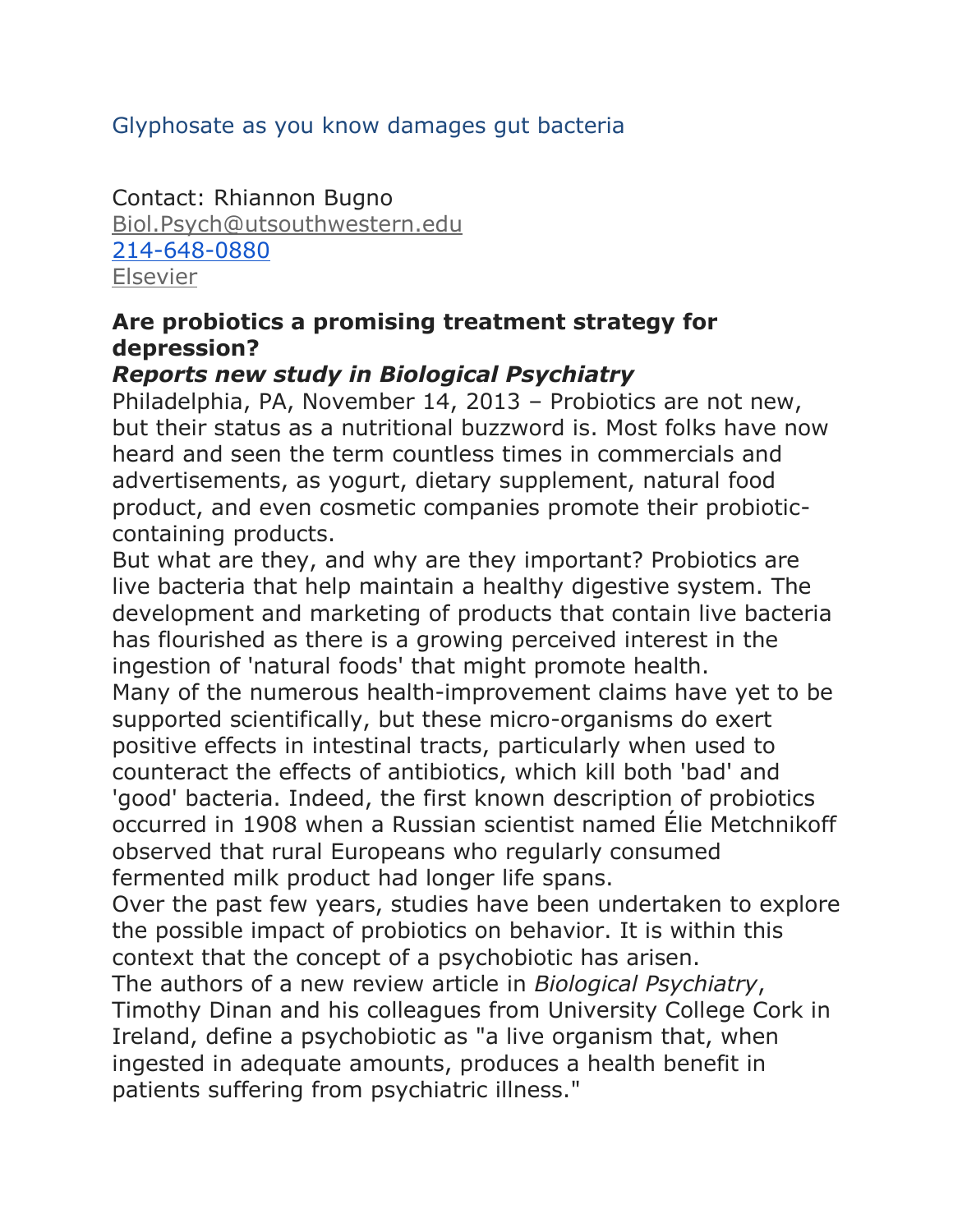They review the evidence that these bacteria, when ingested in adequate amounts, offer enormous potential for the treatment of depression and other stress-related disorders.

The gut microbiota, which contains approximately 1 kg of bacteria, can be modulated by diet and many other factors. It is not static and can change from day to day, starting at birth. Evidence has shown that even the form of delivery (vaginal versus cesarean) alters an individual's microbiota.

Early life stress, such as maternal separation, is known to induce long-term changes in the microbiome. Dinan and his colleagues review one study that assessed the potential benefits of a specific probiotic, B. infantis, in rats displaying depressive behavior due to maternal separation. The probiotic treatment normalized both their behavior and their previously-abnormal immune response. This preclinical study and others like it strongly support the hypothesis that probiotics have the potential to exert behavioral and immunological effects.

Some psychobiotics have been shown to have anti-inflammatory effects. This is important because depression and stress are both associated with inflammation in the body. Infectious diseases, such as syphilis and lyme disease, can also produce depressive states. Evidence suggests that immune activations, perhaps via psychobiotic action, could alleviate such states. According to the authors, "the intestinal microbial balance may alter the regulation of inflammatory responses and in so doing, may be involved in the modulation of mood and behavior."

Human studies are still largely lacking, but a few have shown promising results. In one, healthy volunteers received either a probiotic combination (L. helveticus R0052 and B. longum) or placebo for 30 days. Those who received the probiotics reported lower stress levels. In a separate study, volunteers who consumed a yogurt containing probiotics reported improved mood.

"What is clear at this point is that, of the large number of putative probiotics, only a small percentage have an impact on behaviour and may qualify as psychobiotics," said Dinan.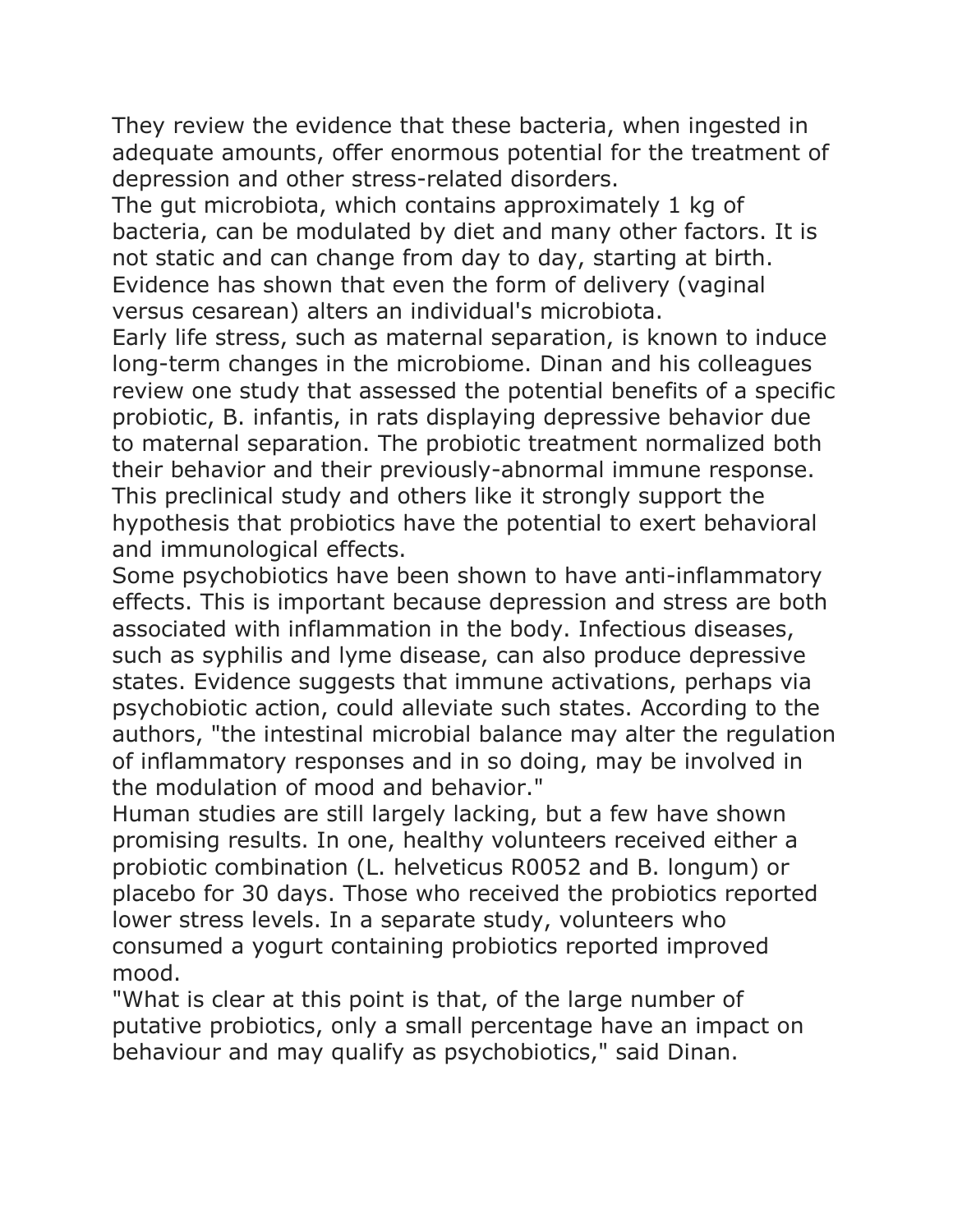"This intriguing new area of research may open new possibilities for the treatment of depression," said Dr. John Krystal, Editor of *Biological Psychiatry*.

For now, we must all wait for scientists to conduct large-scale, placebo-controlled trials to provide definitive evidence.

###

The article is "Psychobiotics: A Novel Class of Psychotropic" by Timothy G. Dinan, Catherine Stanton, and John F. Cryan (doi: 10.1016/j.biopsych.2013.05.001). The article appears in *Biological Psychiatry*, Volume 74, Issue 10 (November 15, 2013), published by Elsevier.

## **Notes for editors**

Full text of the article is available to credentialed journalists upon request; contact Rhiannon Bugno at [+1 214 648](tel:%2B1%20214%20648%200880) 

[0880](tel:%2B1%20214%20648%200880) or [Biol.Psych@utsouthwestern.edu.](mailto:Biol.Psych@utsouthwestern.edu) Journalists wishing to interview the authors may contact Dr. Timothy Dinan at  $+1$  021 490 1224 or [t.dinan@ucc.ie.](mailto:t.dinan@ucc.ie)

The authors' affiliations, and disclosures of financial and conflicts of interests are available in the article.

John H. Krystal, M.D., is Chairman of the Department of Psychiatry at the Yale University School of Medicine, Chief of Psychiatry at Yale-New Haven Hospital, and a research psychiatrist at the VA Connecticut Healthcare System. His disclosures of financial and conflicts of interests are available here.

# **About** *Biological Psychiatry*

*Biological Psychiatry* is the official journal of the Society of *Biological Psychiatry*, whose purpose is to promote excellence in scientific research and education in fields that investigate the nature, causes, mechanisms and treatments of disorders of thought, emotion, or behavior. In accord with this mission, this peer-reviewed, rapid-publication, international journal publishes both basic and clinical contributions from all disciplines and research areas relevant to the pathophysiology and treatment of major psychiatric disorders.

The journal publishes novel results of original research which represent an important new lead or significant impact on the field, particularly those addressing genetic and environmental risk